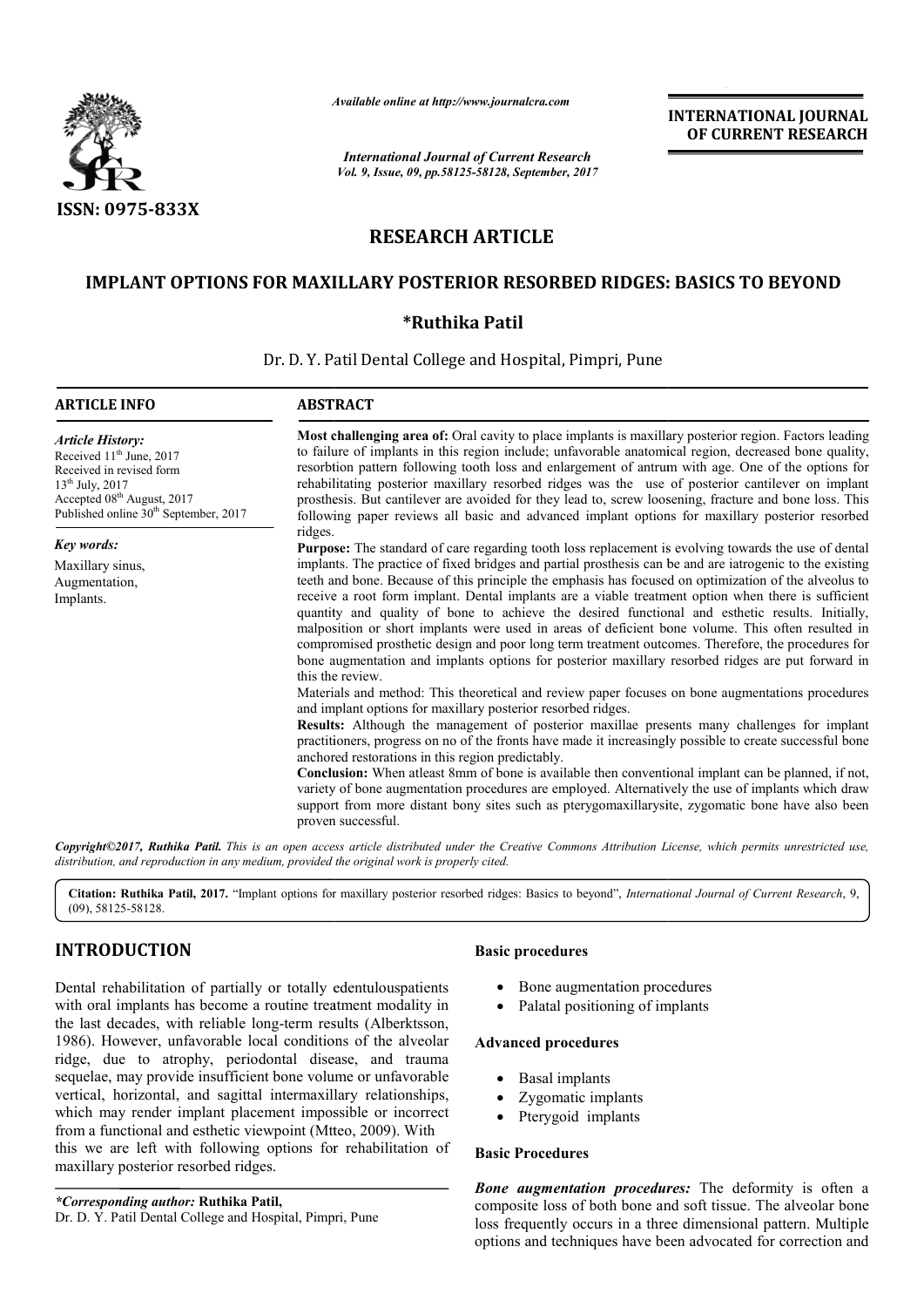reconstruction of the atrophied alveolar bones (Motamedi, 2013). They include the following: Guided bone regeneration (GBR), onlay bone grafting (OBG), interpositional bone grafting (IBG), distraction osteogenesis (DO), ridge- split (RS), and sinus augmentation techniques (SA) (Aghaloo, 2007; Thomas, 2000 and Isaksson, 1992). The complexity of the defect dictates the selection of the appropriate technique. The reconstruction must also take into account the three dimensional spatial relation of one arch to the opposing arch.

#### **Rationale for bone augmentation**

From the previous discussion sufficient amount of bone volume should be available to provide the optimum biomechanical foundation for implant placement. Sufficient bone volume will allow placement of wide diameter implants with sufficient length and number as needed by the treatment plan instead of using small sized, short implants that were only used because of insufficient bone volume compromising the treatment outcome. Adequate bone volume allows placement and alignment of implants with optimum axial inclination to receive occlusal forces in a more favorable axial direction. It is worth mentioning that proper selection of the implant design is of paramount importance in achieving long term success (Rieger, 1986). The emergence profile is greatly dependant on the bone surrounding dental implants allowing optimum soft tissue drape around the abutments for ideal esthetic results (Jivraj, 2006).

#### **Bone augmentation techniques**

#### **Socket preservation/ Guided bone regeneration**

Physiologic bone resorption results in unpredictable loss of bone following teeth extraction. This can lead to less than ideal bone volume available for implant placement especially in prolonged cases of edentulism. Multiple types of grafting materials have been used to fill the extraction sockets immediately after extraction in order to maintain the space of the extraction site and prevent its collapse. This will allow for more organized bone healing maintaining the bone height and width necessary for implant placement. Following grafting the socket, barrier membranes are used to provide guided bone regeneration by protecting the underlying grafted site during healing from undesirable cellular population from the overlying soft tissues that might compromise the outcome (Figs. 2, 3).



**Fig. 2. Socket preservation following extraction**



**Fig. 3. Grafting particulate bone**

### **Block bone grafting technique**

Block grafting approaches can be used to reconstruct significant deficiency in the vertical and horizontal dimensions of the alveolar ridge. Autogenous block grafting procedures remain the gold standard for ridge augmentation. However, donor site morbidity associated with graft harvest has turned the attention to using allogenic grafting materials. The locations for harvesting intraoral block grafts include the external oblique ridge of the posterior mandible(ramus), symphysis. With bone defects >2 cm, an extraoral donor site is warranted for harvesting larger bone volumes. Figure 4 shows different doner site.



**Fig. 4. Ramus bone harvest**

#### **Ridge expansion (split) technique**

With a narrow ridge, splitting the alveolar bone longitudinally, using chisels, osteotomes, or peizosurgical devices, can be performed to increase the horizontal ridge width, provided the facial and lingual plates are not fused and some intervening bone is present. With adequate stability of the mobile segment, sufficient interpositional grafting and soft tissue protection. comparable results to alternate techniques can be obtained. The decision to place the implants simultaneously with the split procedure or delayed placement following bone healing depend on the degree of stability of the expanded segment and the volume of remaining bone.

#### **Sinus augmentation**

The most commonly used technique used to access the maxillary sinus is the lateral window technique modifying the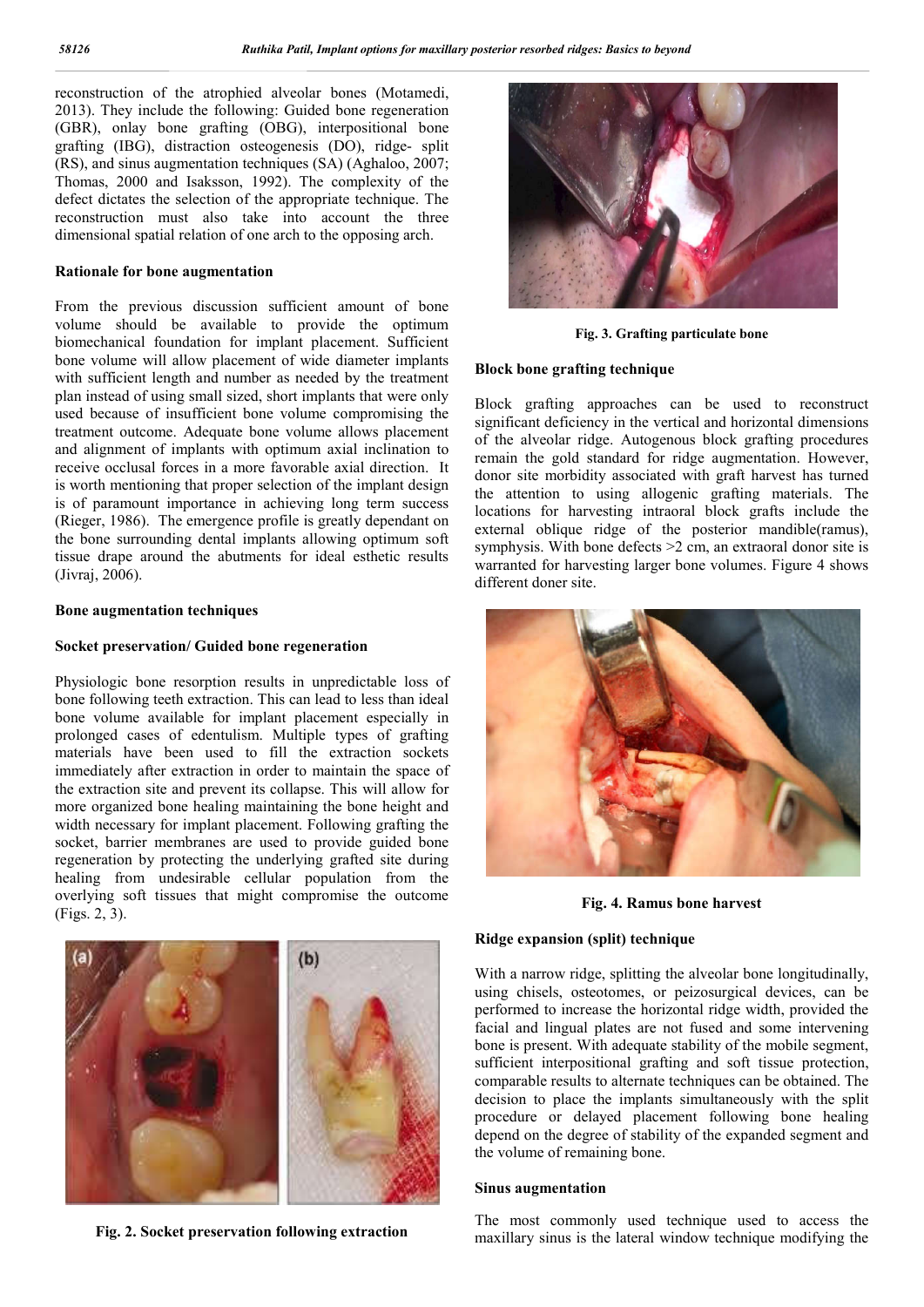Caldwell-Luc operation, also called the hinge osteotomy technique, originally described by Tatum then first published by Boyne and James. A window is then created using a round bur on the lateral wall of the sinus till the bluish hue of the sinus membrane reveals itself. Using specially designed sinus elevation curettes the sinus membrane is elevated from the bony floor and is freed anteriorly, posteriorly and medially to create a tension free elevation to minimize the possibility of perforation. The trap door (window) is intruded medially forming the new sinus floor and the space created below it is then grafted to provide the platform for implant placement. The flap is then repositioned and closed. Implants are placed either simultaneously with the graft (one- stage) or after a delayed period of up to 8 months to allow for graft maturation (two- stage).

#### **Future augmentation approaches**

Future bone augmentation approaches likely will use molecular, cellular, and genetic tissue engineering technologies. Gene therapy is a relatively new therapeutic modality based on the potential for delivery of altered genetic material to the cell. Localized gene therapy can be used to increase the concentration of desired growth or differentiation factors to enhance the regenerative response. Cellular tissue engineering strategies that include the in vitro amplification of osteoprogenitor cells grown within three dimensional constructs is currently of particular interest. The use of mesenchymal stem cell for construct seeding showed promise for bone regeneration. These approaches may lead to further refinement and improvement in alveolar bone augmentation techniques.

#### *Palatal positioning of implants*

These are palatally positioned implants using optimally the palatal buttress and basal bone facilitating the rehabilitation of the severe resorbed posterior maxilla as an alternative method to avoid sinus grafting.<sup>9</sup> These implants are placed in the palatal sulcus direction, in the bone impression of the great palatal bundle. Furthermore, with palatal positioning of implant good primary stability could be achieved.

## **ADVANCED PROCEDURES**

*Basal implants:* Crestal and basal implants are endosseous aids to create Osseointegrated points of retention for fixed or removable dentures (Ihed, 2009). These two implants are not only differentiated by the way they are inserted and also by the way forces are transmitted. These basal implants are synonymously called as lateral implants or disk implants. For this reason, the literature on basal implants has introduced the terms "orthopaedic technique" and "orthopaedic implant" to mark a clear distinctions between them and the well-known term "dental implants".

#### **Rationale**

The term basal implants refer to the principals of utilizing basal bone areas free of infection and resorption and the employing of the cortical bone areas. This rationale stems from orthopedic surgery, from the experience that cortical areas are needed in the structure. Therefore, are resistance against resorption and reconstitute itself easily (Ihed, 2009). In the basal implants, the vertical implant parts (which connect the

base plates with the abutments) do not participate in load transmission to the bone primarily, and that is why they are provided as thin and polished. Lateral basal implants which are inserted from lateral aspect of the jaw bone, provide the disk diameter of 7mm or more, and are inserted through a t shaped slot into the jaw bone(t shaped slot is inverted in the mandible).

**Indications:** Through utilizing horizontal, vertical and oblique bone support, these devices can be implanted under all anatomical conditions, even immediately post extraction. When planned and carried out properly with enough implants, the device allows immediate loading even in cases exhibiting severe jaw bone atrophy.



#### **Functional overload osteolysis**

The masticatory forces transmitted via basal implants to an enossal location create local micro cracks in the cortical bone. If micro-cracks appear at the bone implant interface, the reduction in mineralization also can be seen in radiographs, where the osteolytic areas intiallyexihibits only diffuse radiologic borders. As long as the bone substance is not torn away from the implant and the area is not superinfected, the loss of mineralization remains diffuse but usually reversible. Basal implants in this status have a good chance of getting reintegrated at a high degree of mineralization, if loads are reduced to an adequate amount.

#### *Tuberosity and Pterygoid implants*

There has been long standing feeling among the clinicians that the pterygo maxillary region of the maxilla was unsuitable for implants because of the large fatty marrow spaces, limited trabecular bone and rare presence of cortical bone covering alveolus (Thomas, 2002). However, subsequent clinical trials showed that titanium fixtures could successfully osseointegrate in this area (Balshi, 1992). Indeed some of the pterygomaxillary structures may provide stability that exceeds that offered by the anchorage in any part of maxilla (Tulasane, 1992). Reisers anatomic investigation have showed that the specific structures that may support implants are tuberosity of the maxillary bone, the pyramidal process of palatine, and the pterygoid process of spheniodbone (Reiser, 1998). If height width and length of tuberosity is not adequate, however the implants can be angled and the apex is made to engage the pterygoid process or palatine process or both. Recent observations and measurements of the height, anteroposterior distance, and mediolateral distance of the pyramidal process indicate that placement of implants in the lower half of the pyramidal process is advantageous (Lee, 2001).